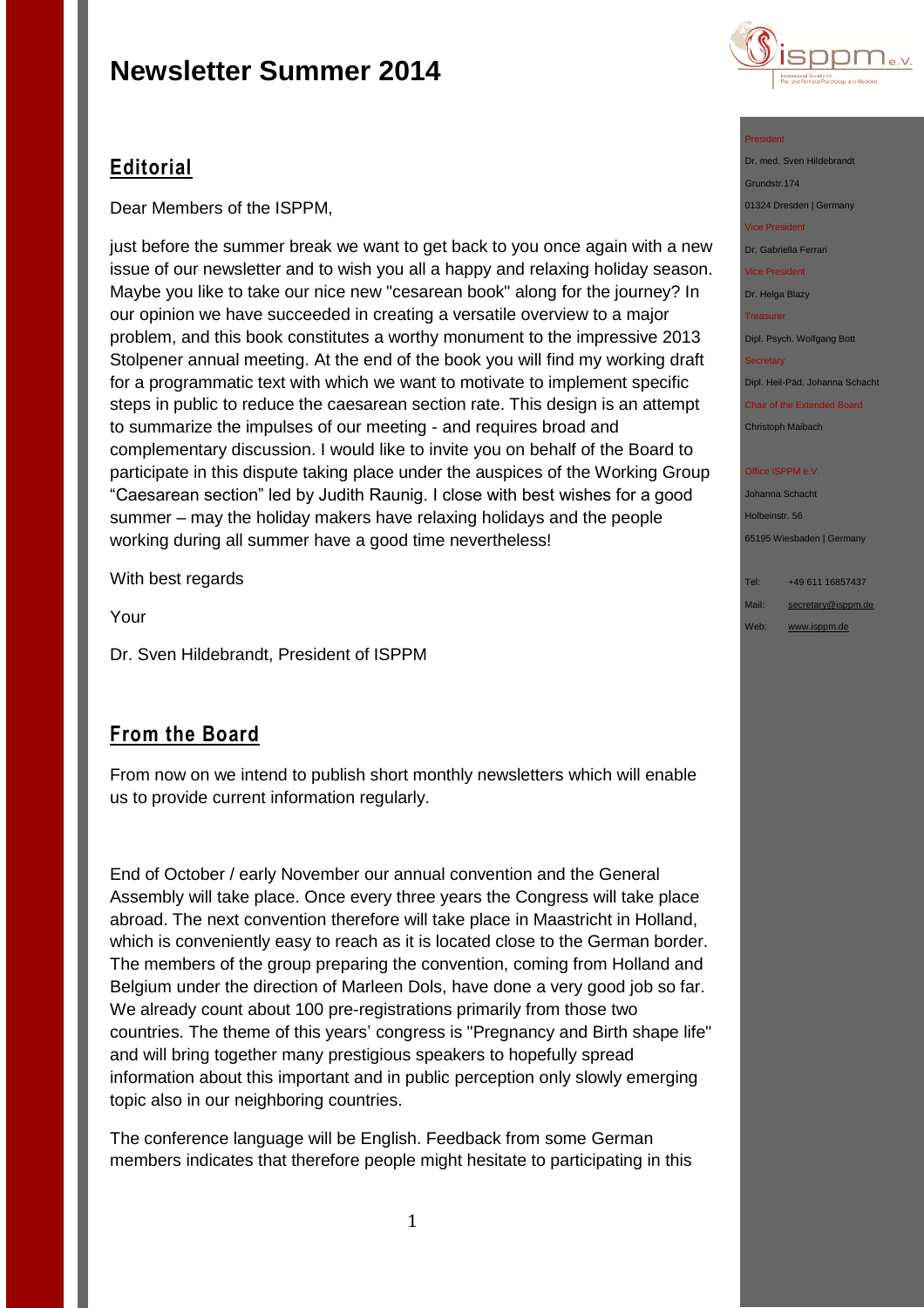Congress. Up to now, there only have been few applications of our members, this will hopefully change in the next future. During the board meeting we had intensive discussions how to deal with the fact that the conference language is English. At our last wonderful Congress on "Caesarean section" it turned out that both translators - even Mrs Prahler as a professional interpreter - were not able to cope easily with the job of translation for the few non-German speaking members. Mrs Prahler kindly translated many lectures consecutively and in long passages, but she cannot continue like this at the next congress. Interpreting requires utmost concentration, usually a maximum of 20 minutes is translated consecutively before the interpreter gets replaced.

The translation work of the last two Congresses has cost a lot of money, and therefore we concluded these conventions with a loss of several thousand euros. That is why we have decided not to offer translation at the congress in Maastricht, as the majority of participants will be capable of listening/speaking in English. I ask you not to be put off the fact that the conference language will be English. Many speakers come from German-speaking countries and will hold their lectures easily to understand even with basic knowledge of English. We intend to distribute German manuscripts for these sessions, so that the presentations can be read in parallel. If we also get the manuscripts from the English speaking referents early enough to get them translated into German, we will provide them on the congress in German.

A discussion on how we want to deal with the issue of translation for our international society in future could be conducted at the general meeting. Not only, but also for participating at this discussion you are cordially invited to attend the forthcoming event in Maastricht. I am looking forward to welcoming you soon in Maastricht. Wolfgang Bott, Treasurer

### **New Website**

We would like to have **a list with the offers of our ISPPM members**. This should not be an exclusive list of psychotherapy but also of midwifes, doulas, pedagocis and consultants so that people can find the specialist they need. These lists will be with a search function so that a splitting in professionals will be possible.

Your **profile** should show:

- professional training
- offer
- contact adress, e-mail, home-page (if available)
- photo

If you can work with insurance services you should mention it.

Please send your profile to **secretary@isppm.de.**



### President

| Dr. med. Sven Hildebrandt          |
|------------------------------------|
| Grundstr.174                       |
| 01324 Dresden   Germany            |
| <b>Vice President</b>              |
| Dr. Gabriella Ferrari              |
| <b>Vice President</b>              |
| Dr. Helga Blazy                    |
| <b>Treasurer</b>                   |
| Dipl. Psych. Wolfgang Bott         |
| <b>Secretary</b>                   |
| Dipl. Heil-Päd. Johanna Schacht    |
| <b>Chair of the Extended Board</b> |
| <b>Christoph Maibach</b>           |
|                                    |
| Office ISPPM e.V.                  |

Johanna Schacht Holbeinstr. 56 65195 Wiesbaden | Germany

Tel: +49 611 16857437 Mail: [secretary@isppm.de](mailto:secretary@isppm.de) Web: [www.isppm.de](http://www.isppm.de/)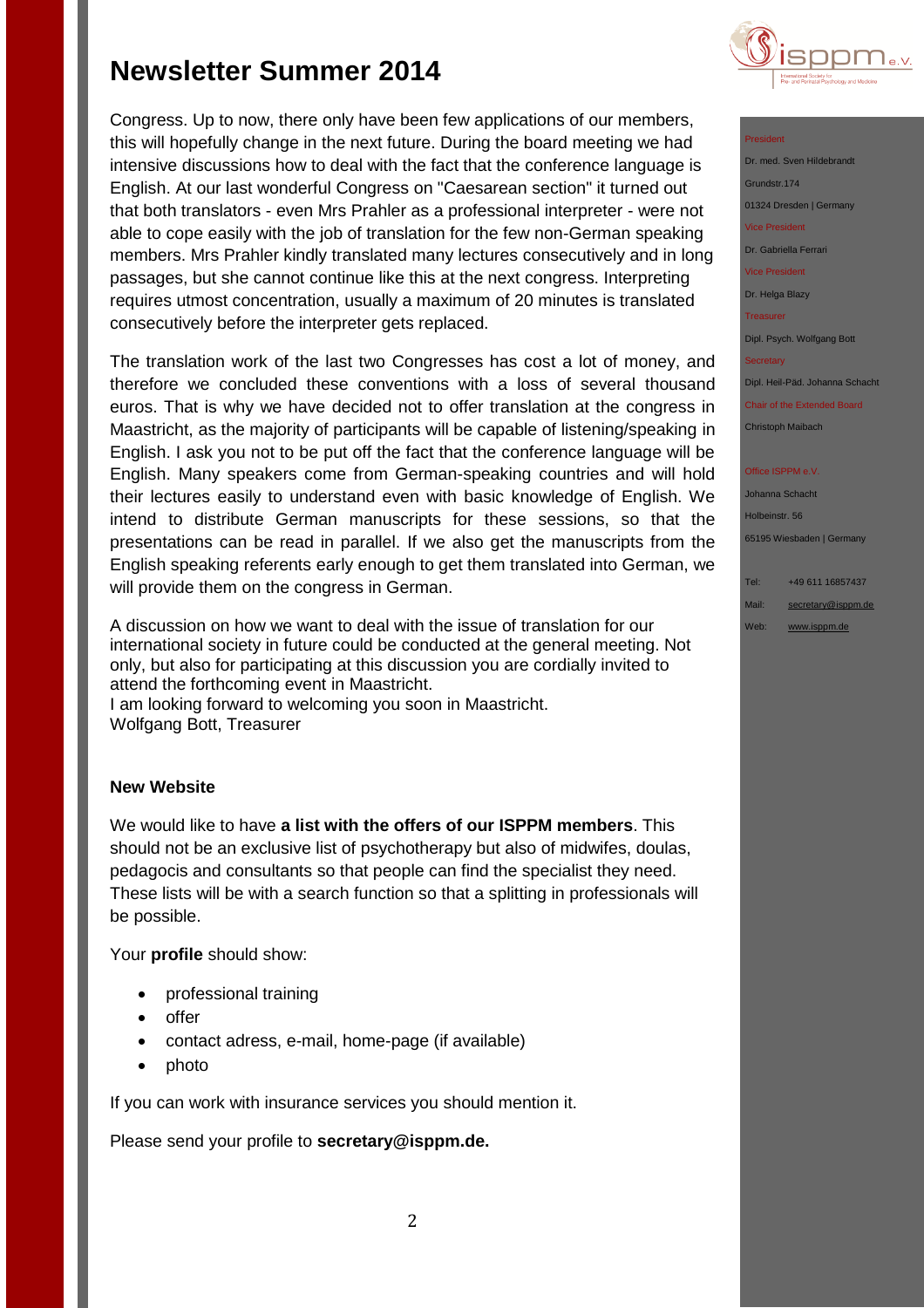

#### President

Dr. med. Sven Hildebrandt

Grundstr.174

01324 Dresden | Germany

Vice President

Dr. Gabriella Ferrari

Vice President

Dr. Helga Blazy

**Treasurer** 

Dipl. Psych. Wolfgang Bott

**Secretary** 

Dipl. Heil-Päd. Johanna Schacht

Chair of the Extended Board Christoph Maibach

#### Office ISPPM e.V

Johanna Schacht Holbeinstr. 56 65195 Wiesbaden | Germany

Tel: +49 611 16857437

Mail: [secretary@isppm.de](mailto:secretary@isppm.de)

Web: [www.isppm.de](http://www.isppm.de/)

### **Poster Campaign – What personally means to me the ISPPM? Your statement is in demand!**

As already announced in our last newsletter, we intend to create a poster depicting the diversity and importance of ISPPM vivid and impressive.

The aim of the poster campaign is to strengthen the cohesion inside (we recognize our diversity for a common goal), and to provide publicity to the outside (meetings, conferences and events, flyers, website, etc.).

For this purpose a large, colorful poster will be made, which should contain a hundred short personal contributions of members, that show, what the association means to them personally - of course anonymous. The title of the poster reads: "The ISPPM is ...."

**Karin Klein** receives your contribution contribution (max. 2 short sentences, graphic or image).

E-mail address: [pr@isppm.de](file:///C:/Users/hanna/Desktop/pr@isppm.de)

Thank you for your kind cooperation!

Chris Maibach, Chairman of the Executive Committee

### **Report Conference Bonding Analysis (BA)**

The third bonding analysis conference in Cologne from 23-25th May 2014 was well attended with 80 participants. At least it attracted 23 interested people from outside ISPPM / BA.

The conference itself showed in their contributions once again how differently each BA develops out of the family structures of the expectant parents, what unexpected stumbling blocks suddenly appear within the multigenerational family that can have a problematic impact on the couple and the baby.

We were pleased that Rien Verdult had followed our invitation as a non-bonding analyst with his lecture "bonding development in the prenatal period" that could contribute important prenatal insights for all of us that settle against classical attachment theory. Unfortunately, this time we could not welcome Joanna Wilheim with her thoughts on the earliest traumas in her familiar circle again, for her Bruni Kreutzer-Bohn provided us much material for further thought and projective identification according to Bion, together with excerpts from a problematic BA available and reminded of Winnicott's thought that the baby feels fall into a bottomless pit when it does not feel securely held.

Jenö Raffais post on the second day related to the roots of the BA and the importance of differentiation of body boundaries between mother and baby. From the complete differentiation results a stable body self of the baby, from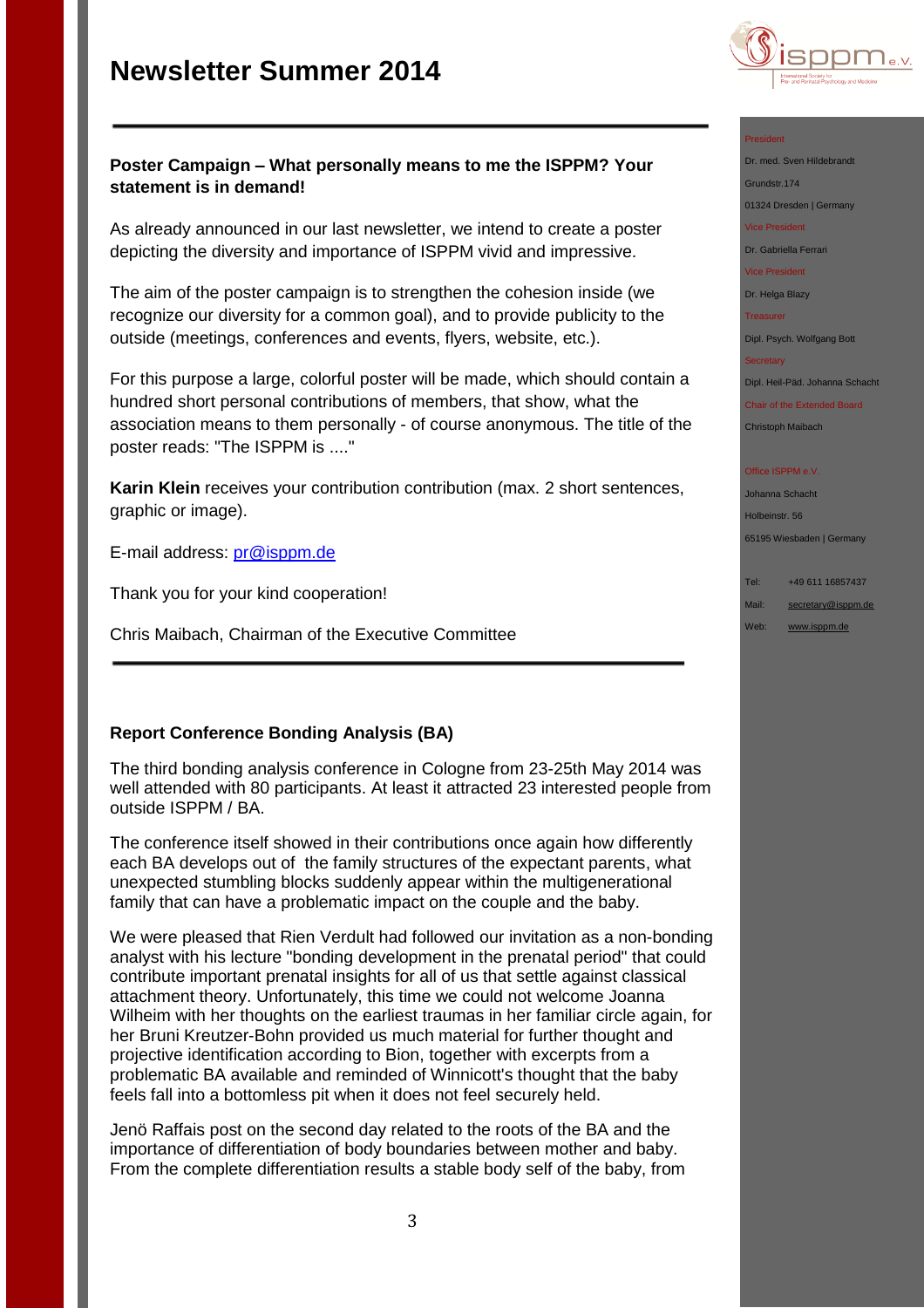

#### President

Dr. med. Sven Hildebrandt Grundstr.174

01324 Dresden | Germany

Vice President

Dr. Gabriella Ferrari

Vice President

Dr. Helga Blazy

Treasurer

Dipl. Psych. Wolfgang Bott

**Secretary** 

Dipl. Heil-Päd. Johanna Schacht

Chair of the Extended Board Christoph Maibach

**Office ISPPM e.V** 

Johanna Schacht Holbeinstr. 56

65195 Wiesbaden | Germany

Tel: +49 611 16857437

Mail: [secretary@isppm.de](mailto:secretary@isppm.de)

Web: [www.isppm.de](http://www.isppm.de/)

### which the self develops. If the body self remains fragmented, that affects the birth and the emotional development of the baby. Emotionally, it remains stuck in the mother. Here the influence of intrauterine parent representatives is essential.

Hiltrud Meyer-Fritsch submitted a completed BA-case and clarified in addition to the familial aspects of how important and helpful it can be to work with pregnant women who are in hospital due to preterm birth.

Ute Auhagen Stephanos was referring in her presentation to the language of physicians on the one hand who may put extreme limits to a woman with the wish to have children, on the other hand to the language of psychoanalysis and the excitation to the inner dialogue with the desired child.

Ursula Volz invited all BA, to involve more expectant fathers whose involvement in the BA course is very helpful and desirable. With the fathers, new aspects arise.

The two lectures of the third day dedicated to postnatal events. Ofra Lubetzky presented a difficult problem for the child and family with the treatment of a mother after a cesarean birth with. Gerhard Schroth called the statistics: One in five mothers and their baby are victims of postpartum depression. Although BA is not therapy, it is by the experience of more than 4000 applications in Europe and America the safest method for the prevention of postpartum depression. Even mothers at high risk of previous postpartum depression or existing depression who were accompanied by the BA could be preserved of a relapse.

Some of the 23 newcomers did not participate at Sunday any more, that is unfortunate, perhaps they were irritated because of the two internal meetings of the BA on Sat evening and Sun noon and saw themselves, in fact, not involved. But I could not arrange it in another way.

In the ensuing members meeting of WG bonding analysis, the members decided to want to hold a **next conference** in two years. The appointment is in agreement with St. Georg **in Cologne 10th-12th June 2016**. This strongly suggests that the WG BA wants more and more intense to move the suggestions of the meeting further and work closer together.

Helga Blazy, Vice President ISPPM

### **Synthetic Report on the following research:**

### **PRENATAL EDUCATION TO THE ADOLESCENTS OF UPPER CLASSES IN PUBLIC SCHOOLS**

Conducted with the patronage of the Italian Ministry of Health and Instruction of the Region Emilia Romagna, ANEP Italia and ISPPM

### PREMISE

Many studies and researches have proved that the Prenatal Experience is an important imprinting for the human being and can be responsible of several health and psychological problems in later life.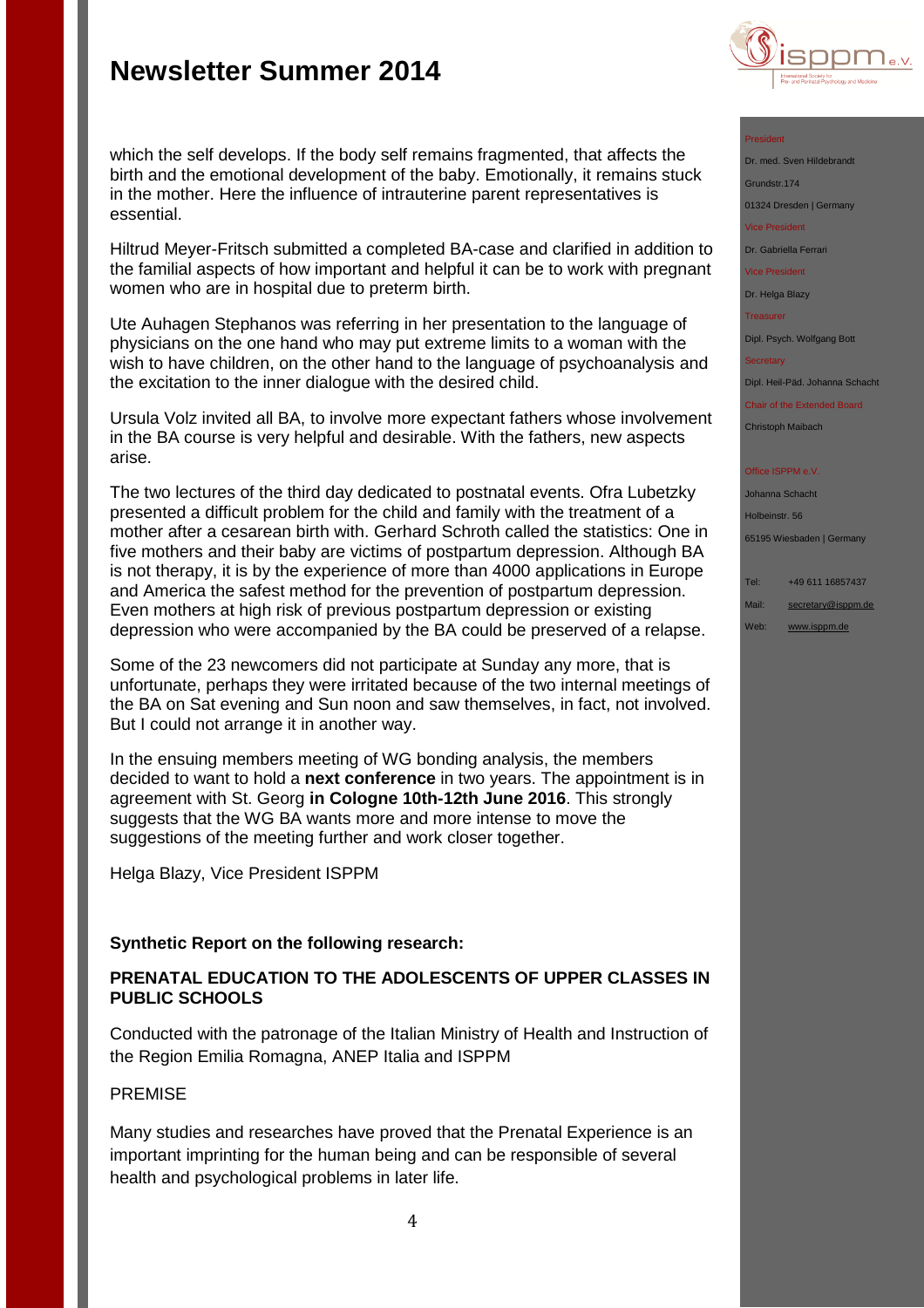

## As far as we have deduced from this research with the adolescents students, we have realized that Prenatal Education at School can really represent a very important instrument of Prevention.

The RESULTS WITH 1091 STUDENTS (age between 15 to 20, from May 2010 to December 2012) see on our website: [http://www.9mesiedoltre.it](http://www.9mesiedoltre.it/)

Those students followed a Prenatal Education lesson of about 1 hour, followed by a PPT presentation, showing the various stages of the fetus development and by the video projection of the DVD video "The first interactions" which shows how the baby can interact with both parents, has capacities of imitating and thus has learning abilities.

This video has been made as a result of a scientific experimental research that I have conducted with Prof. Pierfrancesco Ferrari on behalf of the Neuroscience Department of the University of Parma.

The students were very impressed and moved with the images and the information that were transmitted to them.

Many students were very excited and moved. In prevention of possible emotional crisis, in addition to our team, at each meeting there was always present also a Psychologist, specialized in group communication, who promoted dialogue and the release of emotions. Three other collaborators attended each meeting, mainly for helping in the distribution and the withdrawal of the questionnaires after the students had filled them out at the end of each meeting.

It often happened that before we left the classrooms several students warmly thanked us.

CONCLUSION: we have realized that in young people there is a huge ignorance about this topic. The vast majority of the adolescent students knew almost nothing about the prenatal experience and its importance for later life.

They thought that the fetus neither was sensible and emotional, nor that he had capacities of learning and interacting with its parents.

In general we noticed that on the side of the majority of the boys there were some resistances to accept this new knowledge while all the girls were enthusiastic and moved.

In this era of violence and crime, FOR A BETTER FUTURE WORLD PREVENTION TODAY SEEMS TO BE MORE URGENT THAN EVER **BEFORE** 

Prevention starts from pre conception through the diffusion of the scientific information and the principles of Prenatal Education TO FUTURE PARENTS:

#### President

Dr. med. Sven Hildebrandt Grundstr.174 01324 Dresden | Germany Vice President Dr. Gabriella Ferrari Vice President Dr. Helga Blazy **Treasurer** Dipl. Psych. Wolfgang Bott **Secretary** Dipl. Heil-Päd. Johanna Schacht Chair of the Extended Board

Christoph Maibach

#### **Office ISPPM e.V**

Johanna Schacht Holbeinstr. 56 65195 Wiesbaden | Germany

Tel: +49 611 16857437 Mail: [secretary@isppm.de](mailto:secretary@isppm.de)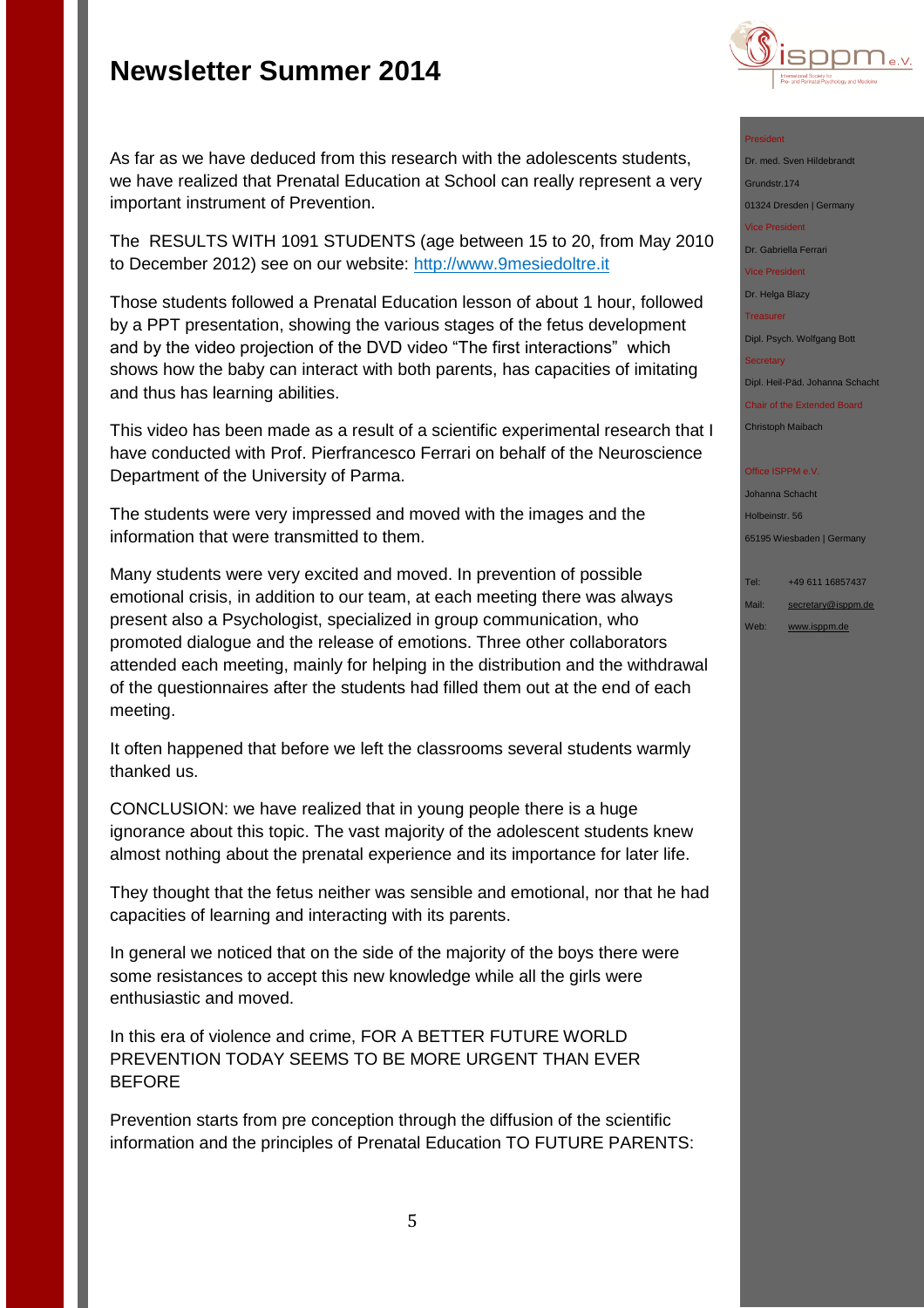

### WHERE?

a) TO ALL YOUNG STUDENTS OF PUBLIC SCHOOLS firstly because they will be the next expectant parents and then because, later on, they might become Gynecologists, Obstetricians, Midwives, Neonatologists, Pediatricians, Psychologists, Educators and therefore transmit this new knowledge for the welfare and health of future generations.

b) TO EXPECTANT PARENTS in Hospitals and pre birth Advice Bureau.

We don't think there are any other equally effective ways to make prevention before conception. Reviews, books, TV broadcasts can be instruments of diffusion of the information about the Prenatal matrix, but the info will be limited only to those persons who will read those specific publications or will watch those specific television programs.

Public Schools are attended by most of young people. Besides this, nothing impede that the transmission of this new knowledge might start from children of primary classes and accordingly it is strongly possible that over time this knowledge might become a common heritage all over the world.

The UN, through Dr. Slawomir Redo, have caught the importance of the prenatal experience for later life and have shown a great interest for such instrument of prevention in Schools: indeed he has shown our video during the 2013 Vienna World Congress on "Prevention of Violence and Crime" and the audience was enthusiastic.

We are convinced that if in future there will be more awareness during the preconception lifetime and more loving care to the child in the womb during the 9 months of the prenatal experience, there will be many more chances that the new born babies will be psychologically more balanced and then we will finally be in the desired condition to hope for a better world.

In 2015 we will organize in Parma an International Congress on PREVENTION of physical and mental disorders since the prenatal life, through Prenatal Education lessons to the students in Public Schools and to expectant parents in Hospitals and pre-birth Advice Bureau.

Dr. Gabriella A. Ferrari, Vice President of ISPPM, President of " 9mesi ed oltre"

#### President

Dr. med. Sven Hildebrandt Grundstr.174 01324 Dresden | Germany Vice President Dr. Gabriella Ferrari Vice President

Dr. Helga Blazy

Treasurer

Dipl. Psych. Wolfgang Bott

**Secretary** 

Dipl. Heil-Päd. Johanna Schacht

Chair of the Extended Board Christoph Maibach

#### **Office ISPPM e.V**

Johanna Schacht Holbeinstr. 56 65195 Wiesbaden | Germany

Tel: +49 611 16857437 Mail: [secretary@isppm.de](mailto:secretary@isppm.de)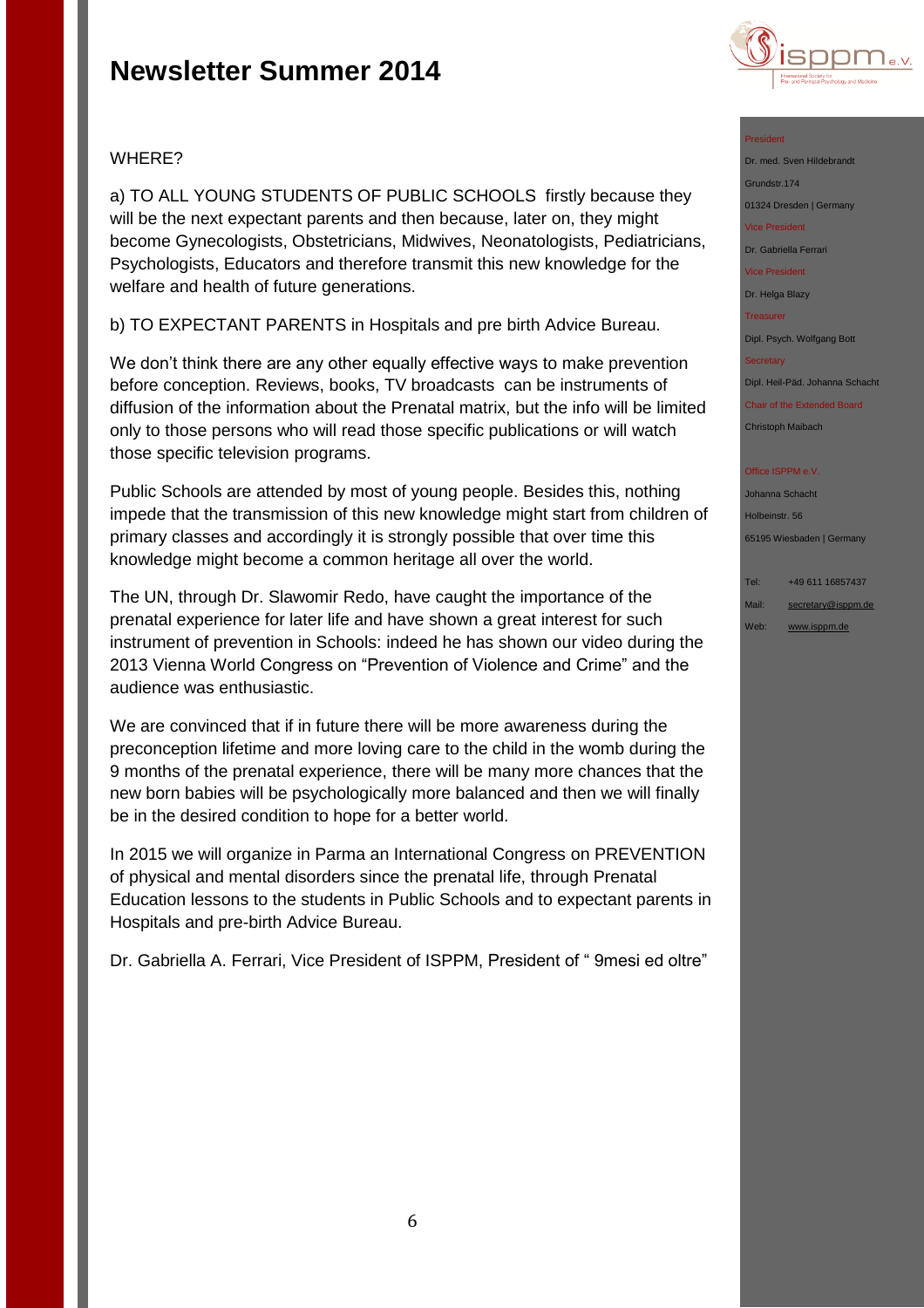## **From the Extended Board**

## **Report of the 4th World WAIMH Congress (14th-18th June 2014)**

### **BABIES: THEIR CONTRIBUTION, OUR RESPONSABILITIES**

I have become a member of the World Association of Infant Mental Health WAIMH) because I think that this cross membership could be a ground for inspiration, dialogue and collaboration. My aim is to contribute to strengthen the bridge between Prenatal and Perinatal within a world association having currently 57 affiliates spanning six continents.

It is particularly timely that WAIMH was holding its congress this year in the UK as the momentum of the 1001 Critical Days – from Conception to 2 years – campaign continues to raise aspirations for the wellbeing of infants and their families. It is with a focus on the importance of the earliest relationships that a group of cross party MPs came together last years to launch the 1001 Critical Days Manifesto. The Manifesto, officially introduced at the congress, focuses on enabling secure parent infant relationships, from conception onwards, that will, in turn, promote the healthy development of infants. Their aim is to see the manifesto adopted by each political party in their 2015 General Election Manifestos.

It is within this congress' extraordinary multidisciplinary atmosphere and political momentum that I wish the beginning of a grounding of the ISPPM in UK take place.

The very location of the congress in Edinburgh, the famous city full of tradition, and the work of the Local Committee under Jane Barlow's leadership, have already given birth to a productive dialogue between infant mental health clinicians and researchers from Britain, Scotland and Ireland. It is within this dialogue that I aim to gradually introduce the ISPPM. There is a crucial momentum for everything, and ten years ago, even three, there wasn't enough academic, political and thus cultural receptiveness to such a dialogue.

WAIMH congresses have an impact, not only at the international level but also at the local one. The theme of the congress was under the sign of rights, duties and responsibilities: infants' rights and contributions, parents and clinicians' duties and responsibilities beyond the variety of cultural and geo-political contexts that are represented by their Affiliates. The congress had a high-level and well-balanced program that brought together research and clinical expertise. I had never been to a congress with 1.700 delegates before!

Edinburgh is also home of one of the foremost researchers in infant mental health, Professor Colwyn Trevarthen. The theme of this year's congress holds on Trevarthen's seminal acknowledgement of the infant's ability to initiate a



#### President

Dr. med. Sven Hildebrandt Grundstr.174

01324 Dresden | Germany

Vice President

Dr. Gabriella Ferrari

Vice President

Dr. Helga Blazy

Treasurer

Dipl. Psych. Wolfgang Bott

**Secretary** 

Dipl. Heil-Päd. Johanna Schacht

Chair of the Extended Board Christoph Maibach

#### Office ISPPM e.V

Johanna Schacht Holbeinstr. 56 65195 Wiesbaden | Germany

Tel: +49 611 16857437 Mail: [secretary@isppm.de](mailto:secretary@isppm.de) Web: [www.isppm.de](http://www.isppm.de/)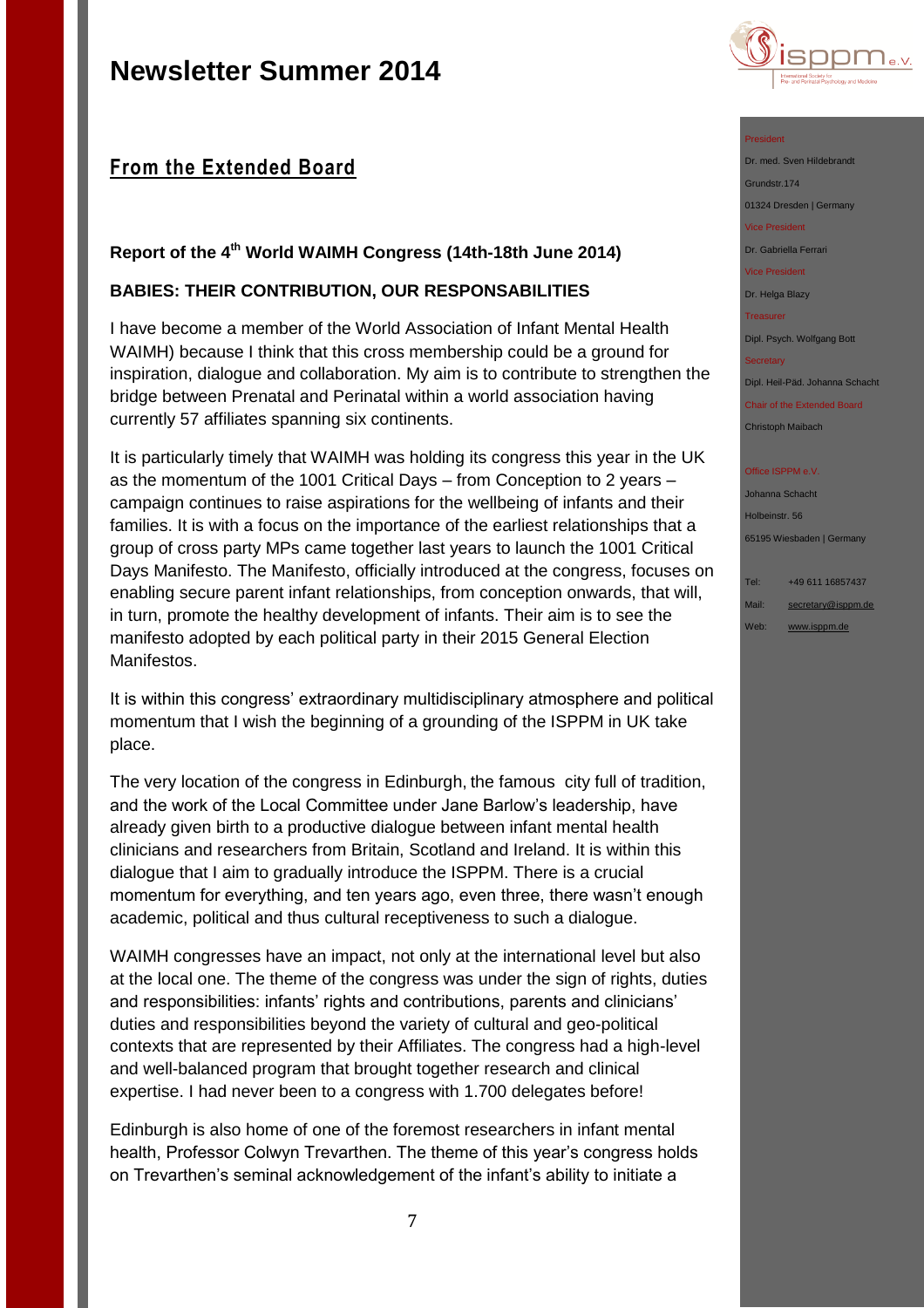dialogic relationship with an adult, and then to build this relationship through eye contact, smiling, and other integrated body functions rhythmically and cooperatively. We in ISPPM know that new cutting-edge research and clinical observations are revolutionising our understanding of the unborn baby and his/her communication and social abilities and the roots of our health in prenatal experience.

I had the pleasure to meet Trevarthen at the congress, who was attentively listening when I argued that if newborn babies show a drive for social engagement, their relatedness and intersubjectivity must develop prenatally through the relationship with their mothers and other significant figures. Many researchers in infant mental health end up to understanding this. Unfortunately he is retired to take PhDs on board, but one of his fellow researchers and doctor was very interested in developing and supervising my research project on the psychoneurology of mother-fetal communication and its impact on child development. Proposing such a research project in London years ago would have encountered thick walls. Interestingly, I was offered a PhD from two other universities out of busy, competitive London – perhaps, it is where there is more time for reflection on the roots of our health in prenatal life. Let's cross our fingers for enough funding for me to carry out this important project.

Although you could sense a growing cultural sensitiveness to prenatal influences at the congress, the emphasis of the program was still very much on 'It starts after birth'. It was interesting to hear about the infant's rights statement through the lens of the history of WAIMH at the Presidential Symposium and Closing Plenary. This is the beginning of the rationale, 'As professionals in the World Association for Infant Mental Health who work with infants and parents within different cultures and societies, we feel there is a need for specifying Infants' rights, beyond what has been already included in the United Nations Convention on the Rights of the Child (CRC), entered into force in 1990'. The rationale highlighted that the CRC does not focus on what is unique about needs during the 'first three years', nor does it incorporate contemporary knowledge that underscores the impact of early experience on the development of the infant brain. Then it proceeds with this title: 'Basic Principles of Infant Rights (Birth to Three Years of Age). Although it was quite rich and thoughtfully prepared, there was no mentioning of the rights of the unborn baby – at least his/her right for a warm welcoming birth environment as secure transition from prenatal into perinatal life. The Declaration is divided into two parts: the infant's basis rights, that should be endorsed everywhere, regardless of society and cultural norms, and the principles for health policy that are more sociocultural context-dependent.

I made remarks during the discussion of most sessions I attended always as a representative of the ISPPM. In regard to the Declaration of Infant Rights I remarked that in my view the rights of the unborn baby should be added. But the president Miri Keren, a child and adolescent psychiatrists from Israel, pointed out that they had done it in the past but that induced an emotional opposing reaction on the part of Abortion associations etc., especially in USA.



President Dr. med. Sven Hildebrandt Grundstr.174 01324 Dresden | Germany Vice President Dr. Gabriella Ferrari Vice President Dr. Helga Blazy Treasurer Dipl. Psych. Wolfgang Bott **Secretary** Dipl. Heil-Päd. Johanna Schacht Chair of the Extended Board

## Office ISPPM e.V

Christoph Maibach

Johanna Schacht Holbeinstr. 56 65195 Wiesbaden | Germany

Tel: +49 611 16857437 Mail: [secretary@isppm.de](mailto:secretary@isppm.de) Web: [www.isppm.de](http://www.isppm.de/)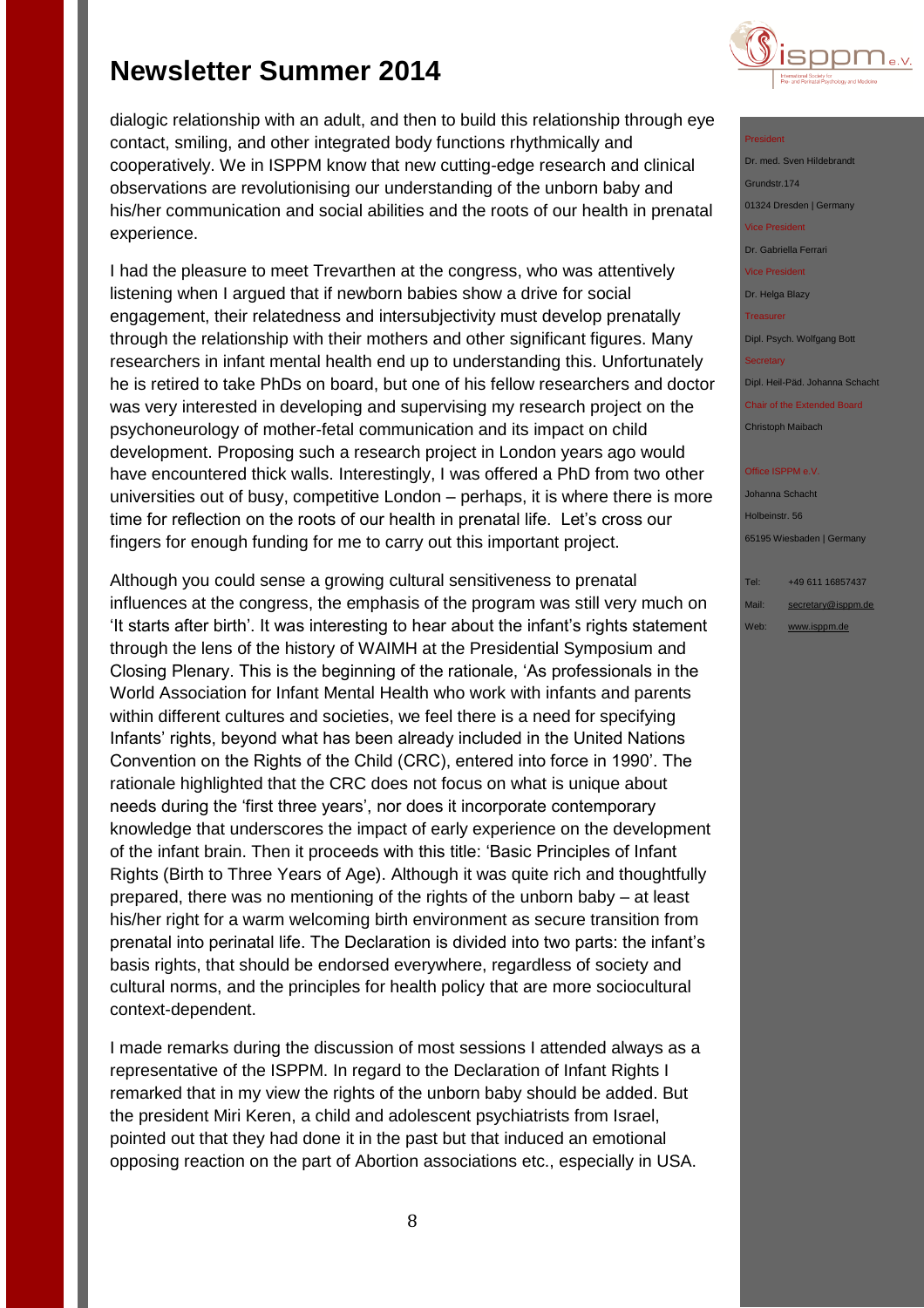However, she did say that the content of the WAIMH includes awareness of prenatal influences on infant mental health, but they have to be prudent when it comes to declaration of rights, at least for now. Abortion is always a hot issue often associated with women's personal experiences and unresolved defences and we have to consider this and find ways to cross these defences creatively.

Finally, I believe and hope there is now an intellectual and cultural momentum for UK, as well as globally, to host a congress which would truly bridge Prenatal and Perinatal, not just in infant mental health, but in the health of our societies and humanities. How about engaging both the Association of Infant Mental Health (UK) and ISPPM with the development of a congress program? And why not the 1001 Critical Days Manifesto as well?

Meanwhile I announce the theme **of next WAIMH congress in Tel Aviv, Israel, 29th May 2nd -June 2016 'Supporting Babies and their Families in the Electronic Era'.** And perhaps I can start thinking of a paper.

Antonella Sansone Southwood, Speaker of Country group UK

## **ISPPM booth at the Child and Youth Welfare in Berlin**



From 3 to 5 June 2014, the 15th German Child and Youth Welfare took place in Berlin. Approximately 50 000 visitors went for the congress, the trade fair and the special program. Our association was represented at the trade fair with a stand, organized by Paula Diederichs, who is spokeswoman for the AG "parenting skills" and hosted

with Gerd Poerschke and Silke Nixdorff. Thanks a lot for this great job!

According to the review from Paula Diederichs, the responses were very interesting and became polarized to the sensitive issue of abortion. Overall, the attending colleagues had the impression that the issues of pregnancy and childand youth welfare are still far apart. Much more publicity needs to be made so that these topics will get more associated with each other in public perception.

This calls for policies in our organization to advise how to deal with this subject well in public relations.



#### President

- Dr. med. Sven Hildebrand
- Grundstr.174
- 01324 Dresden | Germany
- Vice President
- Dr. Gabriella Ferrari
- Vice President
- Dr. Helga Blazy

Treasurer

Dipl. Psych. Wolfgang Bott

Dipl. Heil-Päd. Johanna Schacht

Chair of the Extended Board Christoph Maibach

#### Office ISPPM e.V

Johanna Schacht Holbeinstr. 56 65195 Wiesbaden | Germany

Tel: +49 611 16857437 Mail: [secretary@isppm.de](mailto:secretary@isppm.de) Web: [www.isppm.de](http://www.isppm.de/)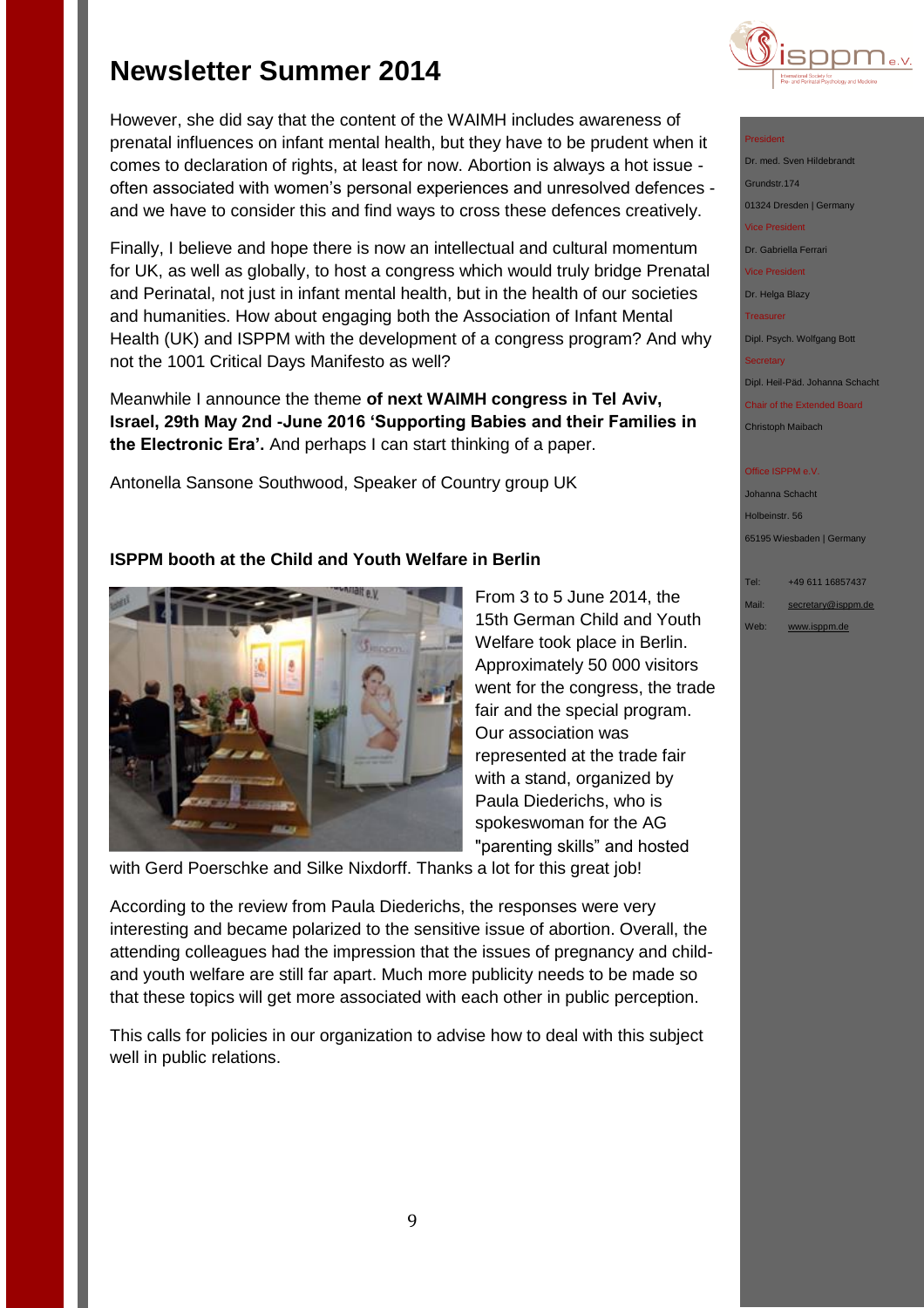

## **WG Prenatal Psychotherapy and Psychosomatics**

The working meeting of the working group prenatal Psychotherapy and Psychosomatics took place in Berlin from 2 to 4 May 2014 on the subject "What is prenatal Psychotherapy and Psychosomatics".

A detailed protocol of this meeting dealing with this topic was created, to which a text by Ludwig Janus dealing with "frame notions of Prenatal based psychotherapy (PfP)" was attached as an appendix.

The letter was sent to all group members.

Members of the ISPPM can order these documents from us in case of interest. Furthermore, anyone who would like to join our study group, is cordially invited to do so.

The next business meeting is Planned for 09/10 May 2015 in Tübingen - Martina Gellert takes over the organization.

Marita Klippel-Heidekrüger and Ludwig Janus

### **WG Cesarean Section**

Judit Raunig is currently revising the draft of the "Stolpener program," which was elaborated by Sven Hildebrandt on the basis of the conference papers 2013. She asks any members who might be interested in working in the WG cesarean to contact her: [judithraunig@hotmail.com](file:///C:/Users/hanna/Desktop/judithraunig@hotmail.com)

## **Dates isppm e.V.**

### **November 01 – 02, 2014**

**Annual ISPPM Conference** in Maastricht, Hotel L´Empereur Pregnancy and Birth shape life. Integration of pre- and perinatal psychology in (mental) health care

The second **meeting of the Extended Board** this year will be held on **Friday, Oct. 31, 14:00 -18:00 h** before the annual meeting place in Maastricht.

The **annual general assembly** is held on the same **Friday night before the conference, 19:00 - 21.00 h.**

The conference itself begins Saturday morning at 9:00 clock.

Information, program, registration here: [isppm-conference.com/](http://isppm-conference.com/)

#### President

Dr. med. Sven Hildebrandt

Grundstr.174

01324 Dresden | Germany Vice President

Dr. Gabriella Ferrari

Vice President

Dr. Helga Blazy Treasurer

Dipl. Psych. Wolfgang Bott

**Secretary** 

Dipl. Heil-Päd. Johanna Schacht

Chair of the Extended Board Christoph Maibach

#### Office ISPPM e.V

Johanna Schacht Holbeinstr. 56 65195 Wiesbaden | Germany

Tel: +49 611 16857437 Mail: [secretary@isppm.de](mailto:secretary@isppm.de)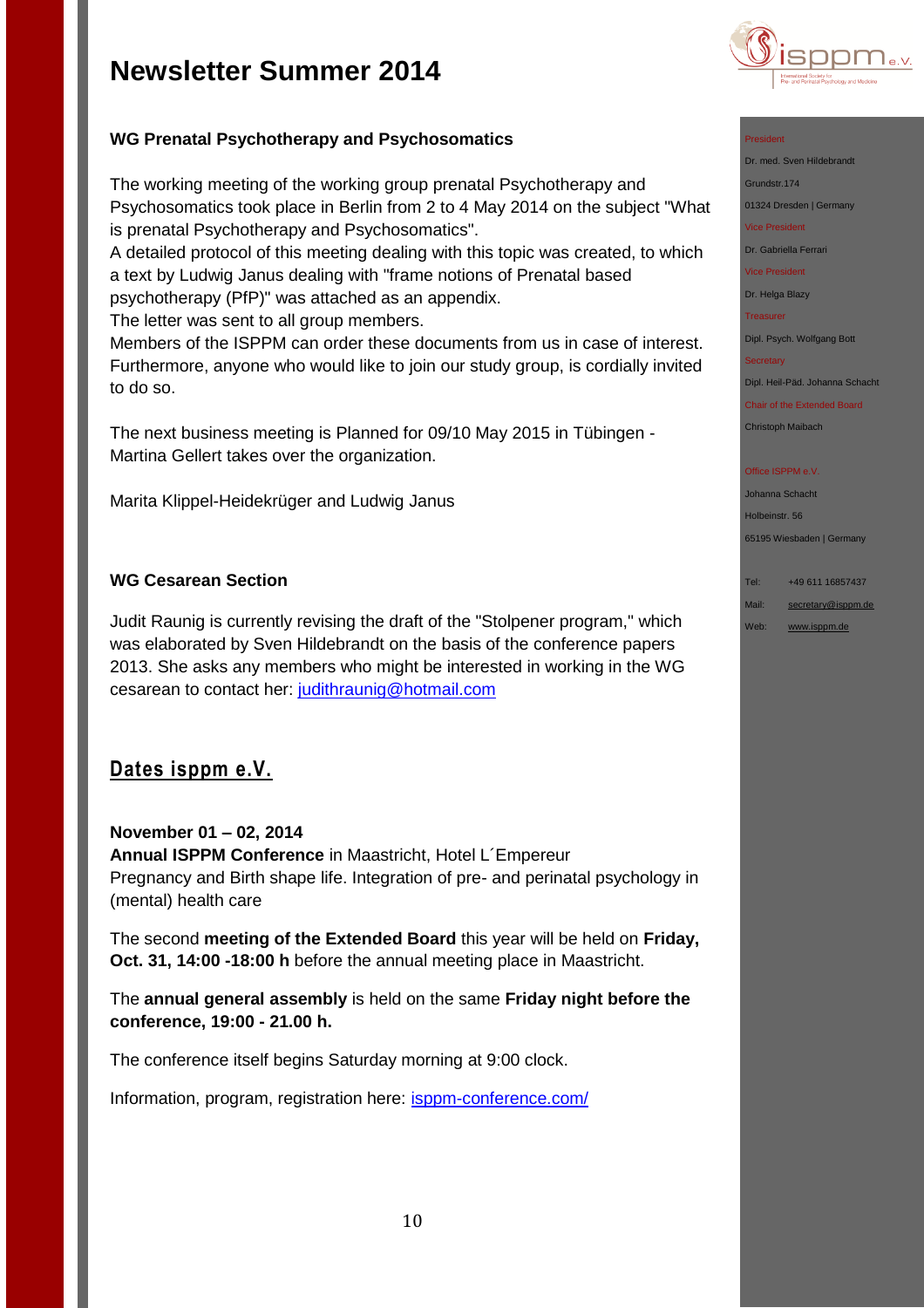

### **October 23 - 25, 2015 Annual conference 2015 in Berlin,** Johannesstift,

Working title: I feel so I am – Prenatal life and societal dimensions. A difficult way between ethics, politics, law, and economy

Organizational team: Irene Behrmann, Paula Diederichs, Eva-Maria Müller-Markfort, Annette Schepper, Amara Eckert.

Contact: [Irene.Behrmann@t-online.de](file:///C:/Users/hanna/Desktop/Irene.Behrmann@t-online.de)

## **June 10 - 12, 2016 Conference Bonding Analysis in Cologne**

Contact: Helga Blazy [nc-blazyhe@netcologne.de](file:///C:/Users/hanna/Desktop/nc-blazyhe@netcologne.de)

For the annual **conferences 2016 and 2017** we are looking for organisation teams. If you are interested please send us a note with your ideas and **a short concept.**

## **Dates Conferences und Congresses**

### **July 17 - 19, 2014**

The 2014 twinless twins Conference in Baltimore Surrounded by the comfort and support of other twinless twins, you will discover new tools and new twin friends to help you on your healing journey. You will leave feeling renewed in spirit and more informed about twinloss and grief. You will finally feel that you are not alone. Members of TTSGI and their supporters (spouses, significant others, family, and friends) are all welcome. More information and registration:<http://www.twinlesstwins.org/events/>

### **September 8 - 21, 2014**

Annual Conference and ISA-ISPID Conference, Amsterdam International Society for the Study and Prevention of Perinatal and Infant Death Please visit [http://www.babysurvival2014.nl](http://www.babysurvival2014.nl/) Contact: Jan Jaap Erwich, Chair ISA, ISA-ISPID Conference Chair

### **September 13 - 14, 2014**

22. international conference of neuromotor delay in children with learning and behaviour problems **"Child delevopment and stress"** at Hotel Savoyen, Rennweg 16 in A-1030 Vienna, Austria <http://www.inpp.info/konferenz2014/>

#### President

Dr. med. Sven Hildebrandt

Grundstr.174

01324 Dresden | Germany

Vice President

Dr. Gabriella Ferrari

Vice President

Dr. Helga Blazy

**Treasurer** 

Dipl. Psych. Wolfgang Bott

#### **Secretary**

Dipl. Heil-Päd. Johanna Schacht

Chair of the Extended Board Christoph Maibach

#### Office ISPPM e.V

Johanna Schacht Holbeinstr. 56 65195 Wiesbaden | Germany

Tel: +49 611 16857437

Mail: [secretary@isppm.de](mailto:secretary@isppm.de)

Web: [www.isppm.de](http://www.isppm.de/)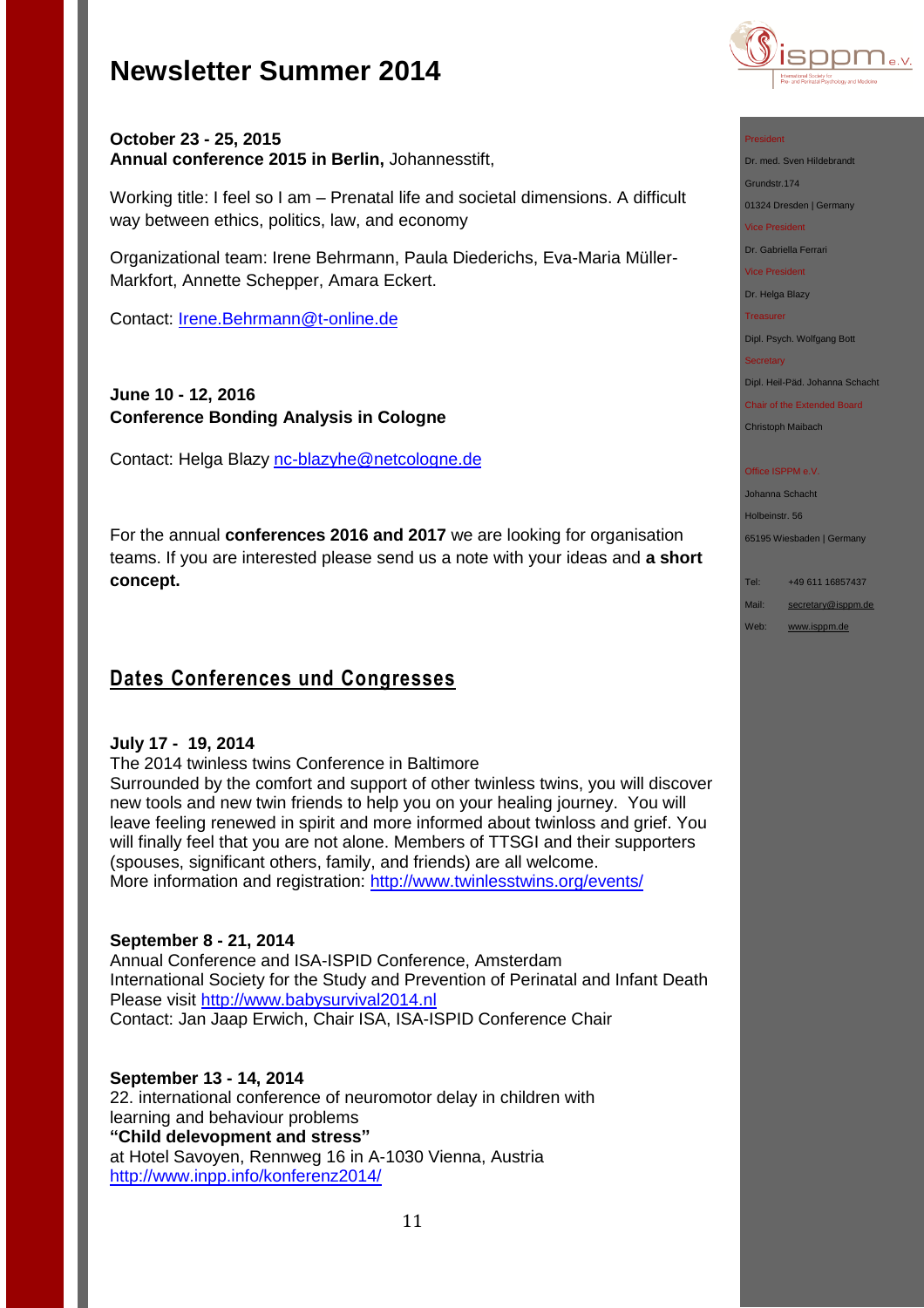

**September 19 – 21, 2014** CONGRESSO ATTACCAMENTO E TRAUMA Roma Information [\(in Italienian\) here](http://www.istitutodiscienzecognitive.com/1/upload/1_brochure_congresso_trauma.pdf)

**October 10 -12, 2014** 2. International Conference Healthy Relationships: what are they and how do we achieve them? Munich: Kolpinghaus München-Zentral <http://gesunde-autonomie.de/index.php/en/>

## **News**

[APPPAH-Summer-Newsletter](https://birthpsychology.com/system/files/newsletters/newslettersummer2014b.pdf)

**Petitioning:** Put the first 1001 days at the heart of the public policy making process to ensure that all babies have the best possible start in life. [Sign here](http://www.change.org/en-GB/petitions/rt-hon-michael-gove-mp-put-the-first-1001-days-at-the-heart-of-the-public-policy-making-process-to-ensure-that-all-babies-have-the-best-possible-start-in-life?utm_campaign=new_signature&utm_medium=email&utm_source=signature_receipt#share)

**Althea Hayton,** founder of the **Wombtwin Survivor Project**, has written a therapist manual for the treatment of single-born twins and presents it as an ebook available for free. "Ripples from the womb", Download here: [http://wren](http://wren-publications.moonfruit.com/ripples-from-the-womb-ebook/4584944796)[publications.moonfruit.com/ripples-from-the-womb-ebook/4584944796](http://wren-publications.moonfruit.com/ripples-from-the-womb-ebook/4584944796)

Hayton: "Click this link to download your copy and feel free to share it for free, wherever you wish! " Thank you, dear Althea!

**More News** from our fields can be found as usual on our [Facebook-page](http://de-de.facebook.com/pages/ISPPM-eV/124066644364106) 

#### President

Dr. med. Sven Hildebrandt

Grundstr.174

01324 Dresden | Germany

Vice President

Dr. Gabriella Ferrari

Vice President

Dr. Helga Blazy

**Treasurer** 

Dipl. Psych. Wolfgang Bott

#### **Secretary**

Dipl. Heil-Päd. Johanna Schacht

Chair of the Extended Board Christoph Maibach

#### Office ISPPM e.V.

Johanna Schacht Holbeinstr. 56

65195 Wiesbaden | Germany

Tel: +49 611 16857437 Mail: [secretary@isppm.de](mailto:secretary@isppm.de)

Web: [www.isppm.de](http://www.isppm.de/)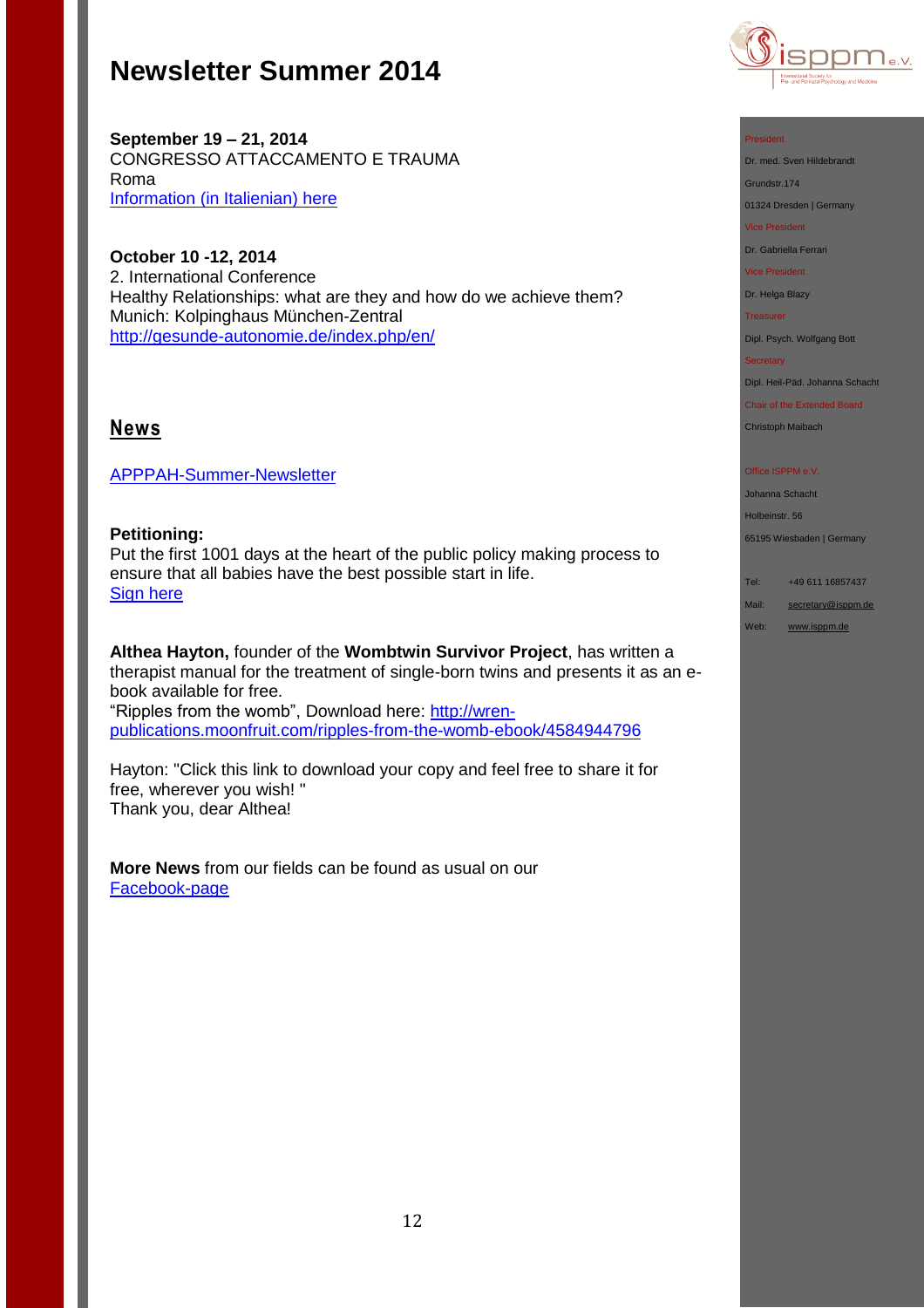

## **Novelty**

THE BIRTH OF INTERSUBJECTIVITY



Massimo Ammaniti and Vittorio Gallese:

The Birth of Intersubjectivity: Psychodynamics, Neurobiology, and the Self W.W. Norton & Co., 2014

Book description from the publisher:

This book, the exciting collaboration of a developmental psychoanalyst at the forefront of functional magnetic resonance attachment research and a leading neurobiological researcher on mirror neurons, presents a

fresh and innovative look at intersubjectivity from a neurobiological and developmental perspective. Grounding their analysis of intersubjectivity in the newest advances from developmental neuroscience, modern attachment theory, and relational psychoanalysis, Massimo Ammaniti and Vittorio Gallese illustrate how brain development changes simultaneously with relationally induced alterations in the subjectivities of both mother and infant.

Ammaniti and Gallese combine extensive current interdisciplinary research with in-depth clinical interviews that highlight the expectant mother's changing subjective states and the various typologies of maternal representations. Building on Gallese's seminal work with mirror neurons and embodied simulation theory, the authors construct a model of intersubjectivity that stresses not symbolic representations but intercorporeality from a secondperson perspective. Charting the prenatal and perinatal events that serve as the neurobiological foundation for postnatal reciprocal affective communications, they conclude with direct clinical applications of early assessments and interventions, including interventions with pregnant mothers.

This volume is essential for clinicians specializing in attachment disorders and relational trauma, child psychotherapists, infant mental health workers, pediatricians, psychoanalysts, and developmental researchers. It combines fascinating new information and illustrative clinical experience to illustrate the early intersubiective origins of our own and our patients' internal worlds.



Franz Ruppert: Frühes Trauma Schwangerschaft, Geburt und erste Lebensjahre (In German language) (Early Trauma. Pregnancy, Birth and First Years of Life) Klett-Cotta, ISBN: 978-3-608-89150-8 Not yet available, release date 23.09.2014

The soul might already be harmed by prenatal and perinatal influences or experiences such as efforts to abort, intrauterine death of a twin, difficult birth, operation of

#### President

Dr. med. Sven Hildebrandt Grundstr.174

01324 Dresden | Germany

Vice President

Dr. Gabriella Ferrari

Vice President

Dr. Helga Blazy Treasurer

Dipl. Psych. Wolfgang Bott

#### **Secretary**

Dipl. Heil-Päd. Johanna Schacht

Chair of the Extended Board Christoph Maibach

#### Office ISPPM e.V

Johanna Schacht Holbeinstr. 56 65195 Wiesbaden | Germany

## Tel: +49 611 16857437

Mail: [secretary@isppm.de](mailto:secretary@isppm.de) Web: [www.isppm.de](http://www.isppm.de/)

uban 45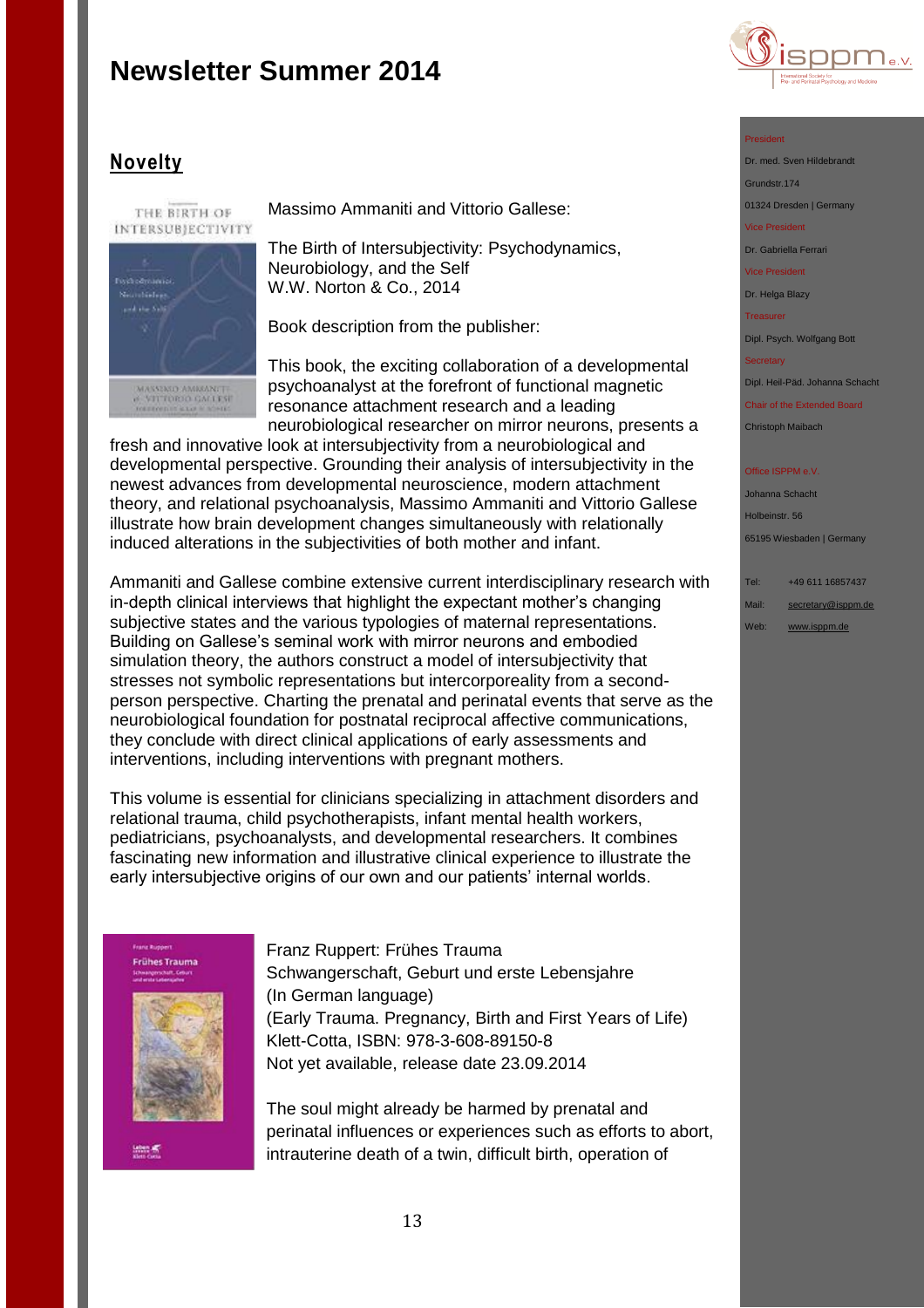newborn and depression of the mother. Normally, our capacity to remember such early disturbances in this formative period is not accessible to us. Franz Ruppert developed a method "Setting up the Concern" which allows us to reconstruct and in so doing unwind such early trauma. There are 20 articles, each of them addressing a specific subject from the pre-and perinatal period that demonstrate in a practical relevant way the range of earliest risks of development as well as the potential for healing. Franz Ruppert introduces us to the method in detail and gives an overview of how it can be applied.

## **Reading Tipp**



### **Forms of Vitality**

Exploring Dynamic Experience in Psychology, the Arts, Psychotherapy, and Development Daniel N. Stern 192 pages | 978-0-19-958606-6 | Oxford University Press 2010

 A major new work from a seminal figure in psychotherapy - breaks new ground in our understanding of what it means to be 'alive'

 Like Sterns other works, tackles one of those problems hitherto thought impenetrable to scientific study, making the book completely unique.

• Draws on work from neuroscience, psychotherapy, and arts to explore the topic

In his new book, eminent psychologist - Daniel Stern, author of the classic 'The interpersonal world of the infant', explores the hitherto neglected topic of 'vitality' - that is, the force or power manifested by all living things.

Vitality takes on many dynamic forms and permeates daily life, psychology, psychotherapy and the arts, yet what is vitality? We know that it is a manifestation of life, of being alive. We are very alert to its feel in ourselves and its expression in others. Life shows itself in so many different forms of vitality. But just how can we study this phenomenon? Till now, this has been a topic considered impervious to any kind of scientific study, but according to the Stern, it is possible to trace vitality to real physical and mental operations - including movement, time, perception of force - as well as spatial aspects of the movement and its underlying intention. Within this fascinating book he shows how an understanding of vitality can help the psychotherapeutic process (including a look at the developmental origins of forms of vitality) and looks at how these theories of vitality might fit with our current knowledge of the workings of the brain.



#### President

Dr. med. Sven Hildebrandt Grundstr.174

01324 Dresden | Germany

Vice President

Dr. Gabriella Ferrari

Vice President

Dr. Helga Blazy

Treasurer

Dipl. Psych. Wolfgang Bott

Dipl. Heil-Päd. Johanna Schacht

Chair of the Extended Board Christoph Maibach

#### **Office ISPPM e.V**

Johanna Schacht Holbeinstr. 56 65195 Wiesbaden | Germany

Tel: +49 611 16857437 Mail: [secretary@isppm.de](mailto:secretary@isppm.de)